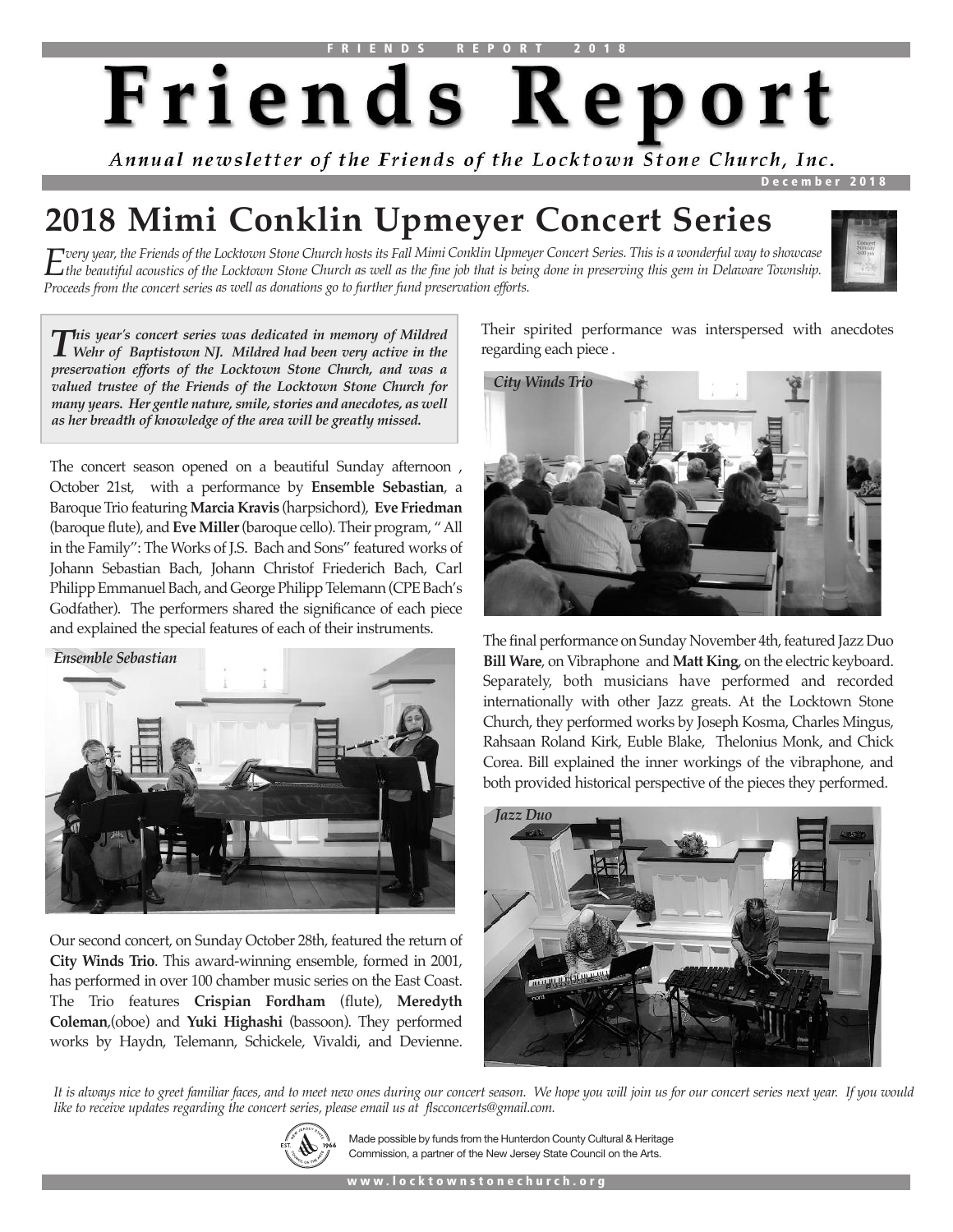#### **F R I E N D S R E P O R T 2 0 1 8**

## *President's Letter 2018 – The Friends of the Locktown Stone Church, Inc.*

As we try to deal with the leaves that have fallen on the church courtyard and get ready for the cold weather to really settle in, we know that another year has almost passed. Next year, however, 2019, will be the year that marks the two hundred and fiftieth year that the old stone church has been here. The president of our new country in 1819 was James Monroe, who crossed the Delaware River a few miles south of here on Christmas Eve 1776 with General Washington to march along the icy river to take back Trenton and Princeton from British control. These victories were essential to keep alive the new country's fight for independence.

We need to keep alive this revered church which now stands as a community meeting place for Delaware Township. It is the Friends of the Locktown Stone Church who have agreed to do the work necessary to keep the church painted, heated, cleaned and ready to greet this town's community needs. We have done remarkably well with our concert series, bringing musicians with international experience together in our little haven on the Wickecheoke Creek. We have brought school children to the church to see the upstairs galleries with hand-carved initials from children who lived in Locktown hundreds of years ago. We try to have poetry readings, visits by notable authors, and weddings for people who want a very special place to marry . Recently we have had requests by musical groups to record their music in our exquisite chamber and we have received funding from personal estates and the State of New Jersey and other financial groups.

As we move ahead, we need to protect the beautiful neighborhood we are in, while still making adequate parking available for our visitors. One primary goal we are presently examining is to provide some environmentally safe closed-water bathroom facility to replace the porta-john we must bring in for events. This project needs to be done with the professional help of engineers, surveyors, architects, attorneys and others who will make sure our applications are appropriate. This will cost money.

We are also thinking of ways to encourage recognition of the two-hundred fiftieth anniversary of this little church we are lucky enough to have in our neighborhood. So, in keeping with our regular yearend fundraising efforts, we need to encourage everyone to help us raise the funds necessary for these purposes.

Please give extra thought this year to contributing whatever you can so we can do this together. All the money goes to the church itself. None of the trustees or advisors receive anything but a sense of pride working on behalf of the church. Please join in our efforts again. We thank you for what you can contribute. See you at the church!

> *Sincerely, Rick Conley, President*

## **Treasurer's Report**

With the concert series just completed, we have fresh in our minds the magnificent acoustics of our gem of a building in Locktown. We could not enjoy the concerts, host Delaware Township School students or provide a wedding venue without your support.

From the beginning of 2018 to October, we have been supported by 42 individuals or families. Sadly, this year, many donations were made in memory of Trustee Mildred Wehr who passed in April.

The Philadelphia Foundation, H.F. Lenfest showed extraordinary generosity and confidence in our stewardship with donations totaling \$30,000. Hunterdon County and The Large Foundation are also long-term supporters. We have our volunteer Debbie Cifelli to thank for preparing grant applications to government, corporate and private foundations.

Combined with funds raised several years ago in a successful capital campaign, this year's fundraising has given us the confidence to embark on a strategic plan that includes the possibility of building a semi-permanent running water sink and flush toilet building with parking area lighting. There are many hurdles to getting there but the Strategic Planning Committee is diligently pursuing that goal.

The all-volunteer Board of Trustees thanks you for your support in helping to maintain our building, fund the concerts and provide the community with a historic venue for events.

**Trustees Friends of the Locktown Stone Church 2018**

> Caroline Beidelman Dennis Bertland Richard Conley Julie Huljack Sandy McNicol Virginia Mickle Robert Roop Lori Tucker Luise Wingerter Wil Wong Mark Zdepski

Marfy Goodspeed Emeritus Phoebe Wiley Emeritus

#### **Advisors**

Bill Beidelman John Bolt Richard Brozman Dan Bush Roger Byrom Brian Cahill Lisa Cifrese Mary Coffey Drs. David and Yasmi Crystal Stephanie Davis Juditha Dowd Floyd Evans Moira Ganun Robert Hornby Ellen McShane Andrea Mergentime Benjamin Phillips Leslie Jones Sauer Ray Schenk Judy Schoenherr Ravenna Taylor Ed Walker Joe Wiley David Wingerter

*Robert Roop, Treasurer*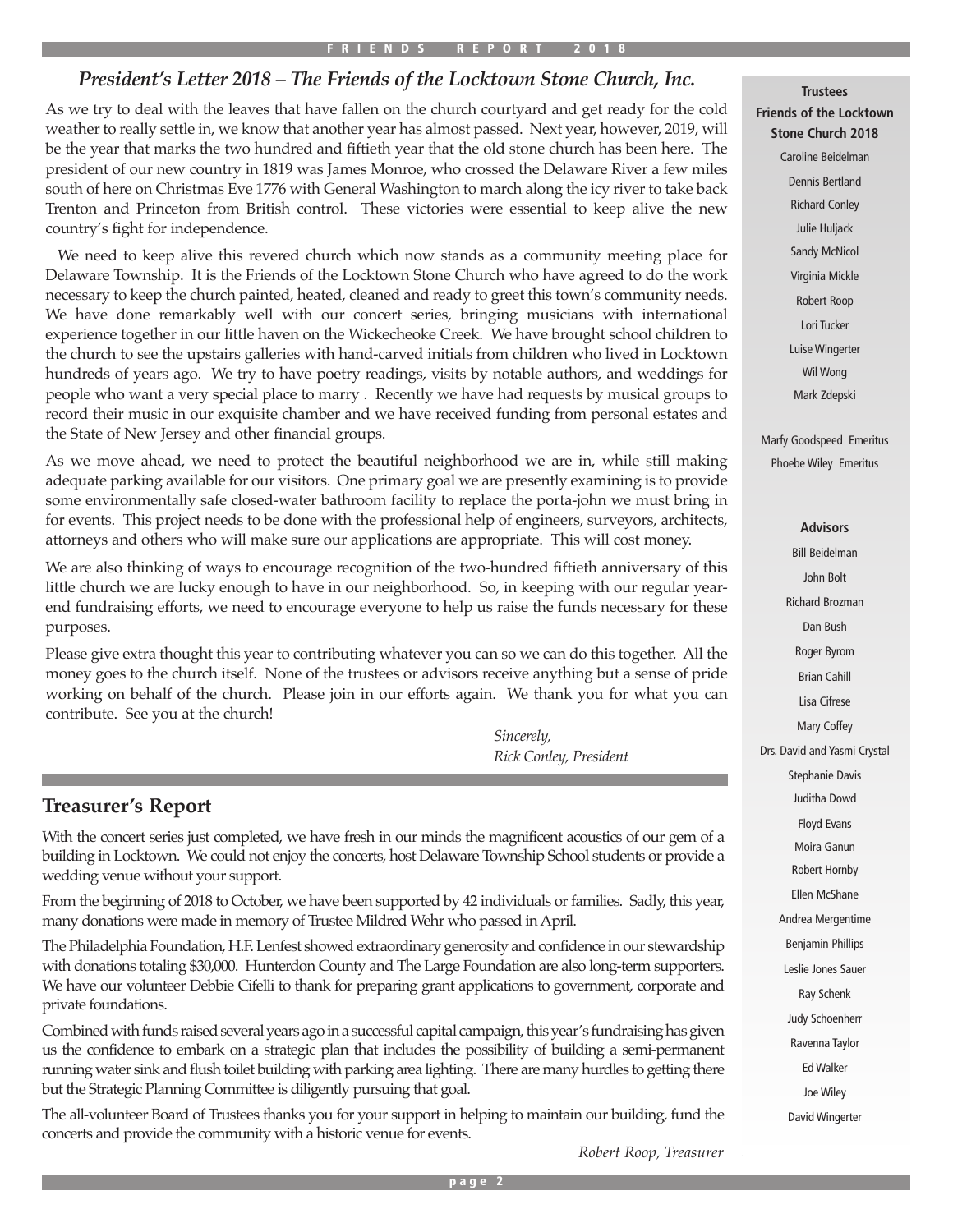# **Delaware Township Schoolchildren Make Yearly Visit to Locktown Stone Church**

The Friends of the Locktown Stone Church hosted its annual tour for students from Delaware Township School on May 31, a day-long program of activities relating to a curriculum prepared by teachers Stella Maltese and Moira Ganun. Third grade classes and their teachers Andrea Gristine, Sherry Mariat and Tracy Kell, along with Ms. Ganun, toured the church, although the rainy weather prevented them from visiting the nearby cemetery. The students



*Hard at work making a replica table out of rolled newspaper!*

also took part in a "scavenger hunt" which aided them in learning about the history and architecture of the church. Students deciphered the inscription on the church date stone, pondered the use of the short flight of stone steps by the roadside in front of the church, looked for names carved on the backs of the gallery benches, discovered how the shutters

functioned to regulate air circulation and sunlight, and learned why the ceiling is curved.

After lunch the students broke into several groups to engage in a STEM (science, technology, engineering and math) project in which the students had to design their own version of the table whose top holds the flat rectangular memorial stone of the Rev. David Bateman, who died in 1832 and was buried beneath the church. Working under a time limit, the students used

newspapers and other simple materials to construct a replica that had to remain standing for one minute.

The Friends look forward to hosting students from Delaware Township School again next year.



*Moira Ganun & Dennis Bertland*